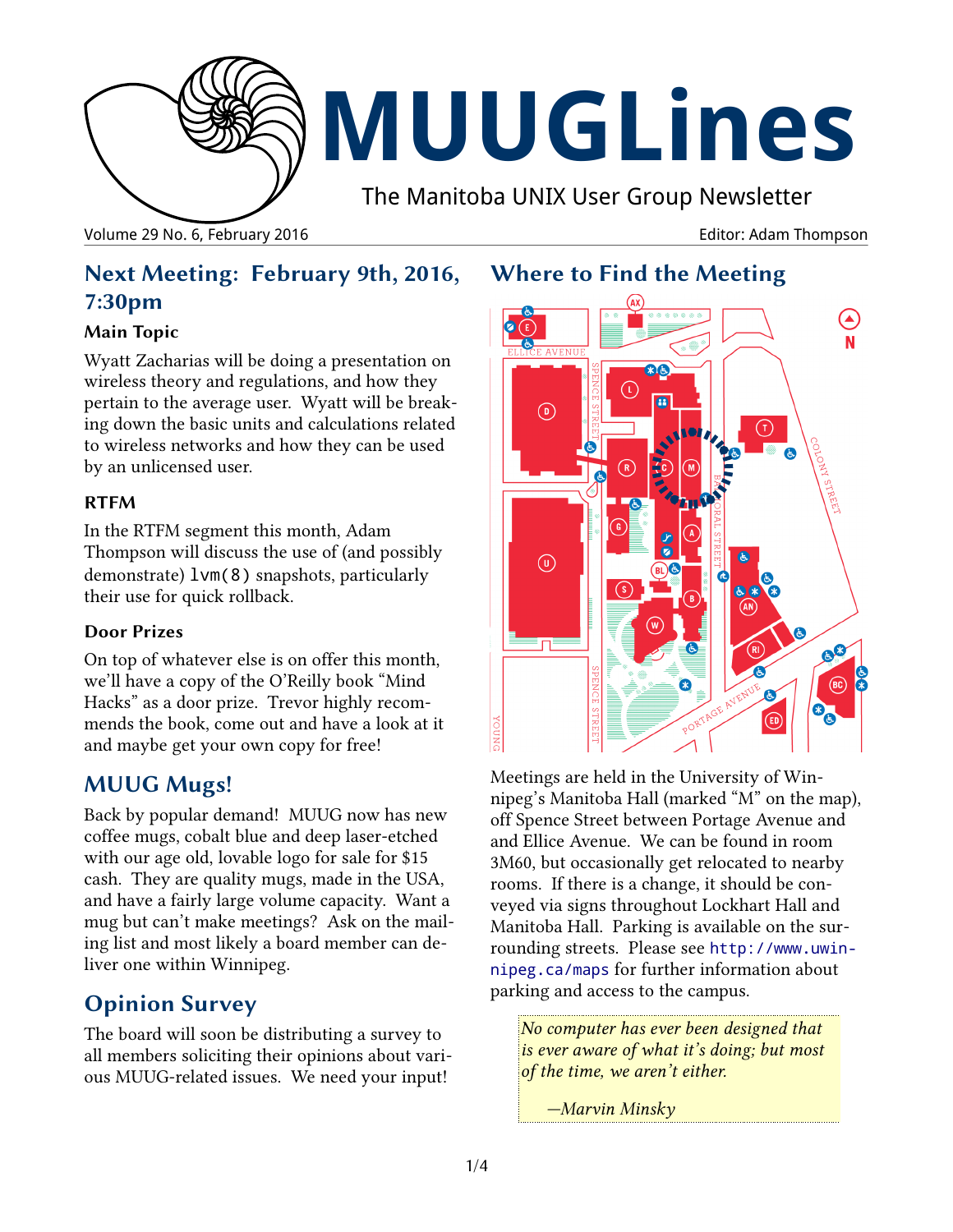# **R.I.P. Marvin Minsky**

*by Adam Thompson, with some content from MIT News, January 25, 2016*



Marvin Minsky, a mathematician, computer scientist, and pioneer in the field of artificial intelligence, died at Boston's Brigham and Women's Hospital on Sunday, Jan. 24, of a cerebral hemorrhage. He was 88.

UNIX was inspired in large part by MULTICS, which was in turn a replacement for CTSS, which came into existence at least partly because of MAC, the original time-sharing system running in Minsky's Artificial Intelligence Lab at MIT. While calling Minsky a direct progenitor of UNIX would be a stretch, he influenced countless aspects of the systems we use today. (For example, EMACS likely wouldn't exist without his indirect support.)

As UNIX heads to the wrong side of 45 years old, we're losing more and more of the seminal figures responsible for its coming into existence. They built something great – let us not forgot the lessons they learned the hard way.

#### **CompSci for Laymen**

*by Trevor Cordes*

Want help in understanding CompSci concepts, or explaining them to other people? How about "big O notation" explained in terms of Harry Potter movies? That Java is to JavaScript what Car is to Carpet?...

#### <http://carlcheo.com/compsci>

### **Rant of the Month**

*by Trevor Cordes*

While a tiny bit old, here's my favourite rant against systemd, from the LKML no less. Every Linux power user should read this, and ruminate. Here are some choice quotes:

"So, what is systemd? Well, meet your new God… [Linux] won [the OS war] without the various 'CrapKit' [excrement] that's begun to insinuate itself into the heart of my system of late... Traditional ideas about simplicity and freedom are quaint, but have no real place in a 'modern' OS. Look, [Poettering's] just smarter than you, so get over it and move aside. He knows what's best, and he has it under control. How old is this guy anyway? 12 or so?… Those who think Linux should cater to idiots and droolers should go back to their Macs and Windoze boxen, and stop trying to 'fix' Linux. Systemd is a coup. It is a subversive interloper designed to destroy Linux as we know it, foisted upon us by the snarky we-know-better-than-you CamelCase crowd. They just don't get it down deep where it matters."

*WARNING: vulgar language at the following link.*

#### <https://lkml.org/lkml/2014/8/12/459>

### **New machine learning algorithm writes political speeches**

*by Wyatt Zacharias*

Valentin Kassarnig of the University of Massachusetts Amherst has published a report on the creation of a machine learning algorithm designed to create political speeches. The speeches produced by the algorithm are grammatically correct, and can be created with either a supportive or opposing opinion. Kassarnig's first attempt used a database of over 4000 political speech nuggets obtained from 53 Congressional floor debates. The nuggets were then separated by sentence, and categorized by their political party and whether they were supportive or opposing. Kassarnig then moved to a new method based on the n-grams approach, which analyzes sequences of words or phrases.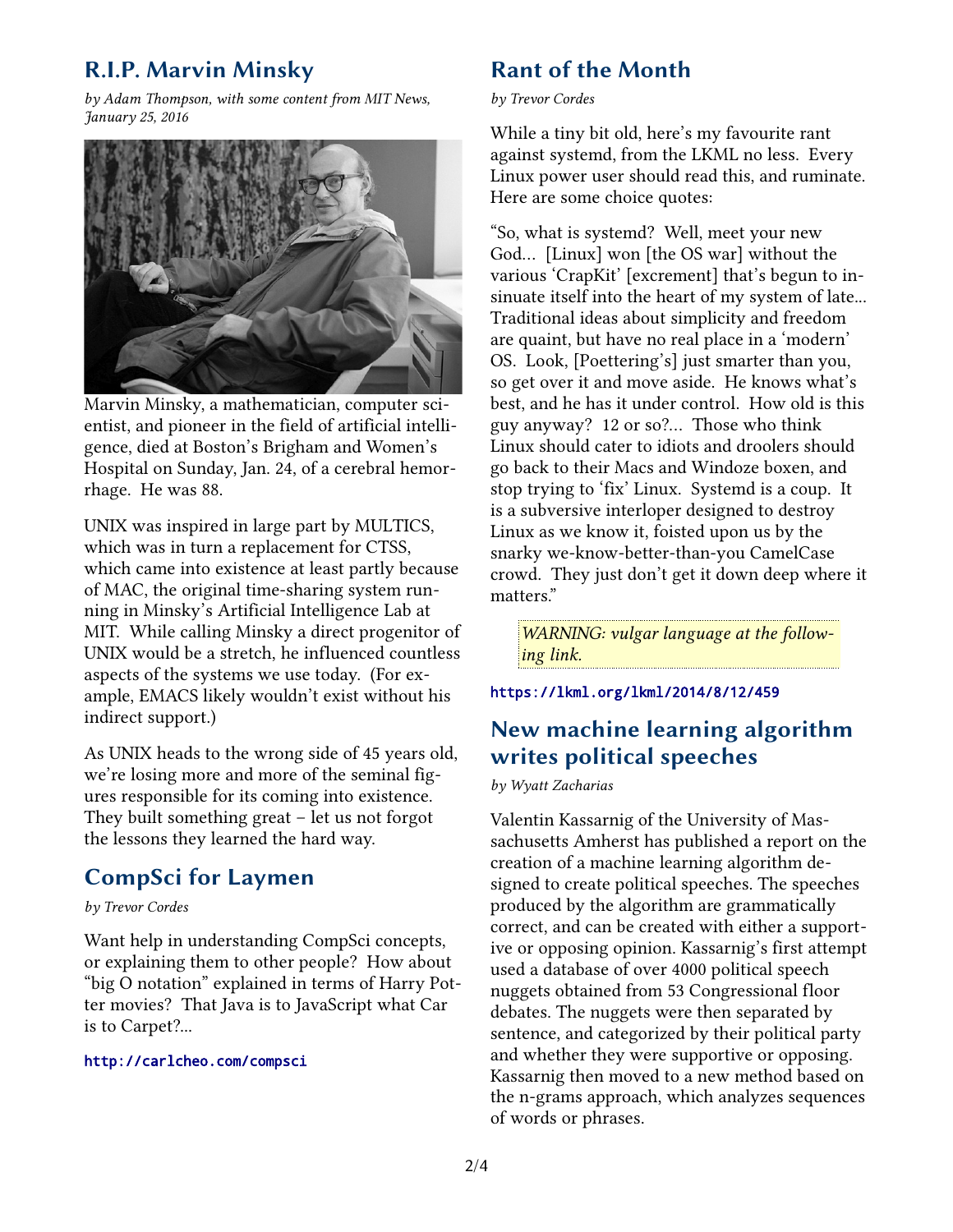Included in the algorithm is the use of two other underlying models, one handling grammatical correctness, and the other handling textual consistency. The end result is the production of speeches that sound believably human. Kassarnig has also said that he is not limiting the algorithm's usefulness to politics, suggesting that it could serve other textual uses including news articles and blog posts.

[http://www.techtimes.com/articles/127526/2016](http://www.techtimes.com/articles/127526/20160126/ai-politics-how-an-artificial-intelligence-algorithm-can-write-political-speeches.htm) [0126/ai-politics-how-an-artificial-intelli](http://www.techtimes.com/articles/127526/20160126/ai-politics-how-an-artificial-intelligence-algorithm-can-write-political-speeches.htm)gence-algorithm-can-write-political[speeches.htm](http://www.techtimes.com/articles/127526/20160126/ai-politics-how-an-artificial-intelligence-algorithm-can-write-political-speeches.htm)

### **Software with the most vulnerabilities in 2015 from the National Vulnerability Database**

*by Wyatt Zacharias*

CVEDetails.com, a website that provides an interface for CVE vulnerability data has released a list of software sorted by the highest number of vulnerabilities, calculated from the National Vulnerability Database. At the top of the list is Mac OS X and Apple iOS with 384 and 375 vulnerabilities respectfully. Next on the list is Adobe Flash Player with 314 vulnerabilities, followed by three of the Adobe Air products all having 246 vulnerabilities. All three major browsers are next, but Internet Explorer takes the cake with 231 vulnerabilities, versus Google Chrome's 187, and Firefox's 178. Ubuntu is the highest Linux distribution on the list at number 11 with 152 vulnerabilities. OpenSuSE and Debian are the next Linux distributions on the list at numbers 23 and 24, with 121 and 111 vulnerabilities respectively. The kernel itself comes in at number 31 with 77 vulnerabilities. Totalled per company, Microsoft is the winner with 1561 vulnerabilities. Adobe is a close second with 1504, and Apple is third with 1147 total vulnerabilities across all products.

#### <http://www.cvedetails.com/top-50-products.php>

### **Netflix cracking down on proxy and VPN users**

*by Wyatt Zacharias*

Netflix has recently announced that they will begin targeted blocking of users attempting to access the service through VPN or proxy services in order to access content not normally available in the subscribers region. Netflix's catalogue availability to a subscriber is based on their apparent physical location (based on IP geolocation) not on their billing location, which allows users to access content not normally available to them by masking their IP through the use of a VPN or proxy. These region restrictions are a result of the content owners having complicated distribution agreements in different countries. Netflix has publicly said in the past that it is not interested in trying to stop it's paying customers from using VPN and proxy servers, which suggests that Netflix is facing increased pressure from the content owners to crack down or risk losing content deals all together.

Anecdotal evidence from social media and other sources shows certain region by-passing services such as TorGuard and Unblock.Us are already experiencing intermittent issues, with access dropping off and later being available again. With services like Unblock.Us basing their entire business on by-passing region locks it's unknown whether Netflix will be able to make any significant impact on users by-passing region locks, or if it will devolve into an endless game of cat and mouse, where one service is blocked two more appear.

[https://torrentfreak.com/netflix-cracks-down](https://torrentfreak.com/netflix-cracks-down-on-vpn-and-proxy-pirates-150103/)[on-vpn-and-proxy-pirates-150103/](https://torrentfreak.com/netflix-cracks-down-on-vpn-and-proxy-pirates-150103/)

### **Kickstarter for "Server Tycoon" started**

*by Wyatt Zacharias*

Gamify Labs, a group of UNIX and Windows administrators have started a Kickstarter campaign for a game called Server Tycoon. The game features a strategic management play style, where players offer internet services to their virtual customers. The simulated companies can be listed on the stock exchange, buy shares of allies and competitors to share profit and will also be faced with cyber attacks, pirates and other harsh competition. The goal of the game is to build your company the biggest and best by upgrading servers, training staff, and attacking competitors on business and cyber fronts. The game cur